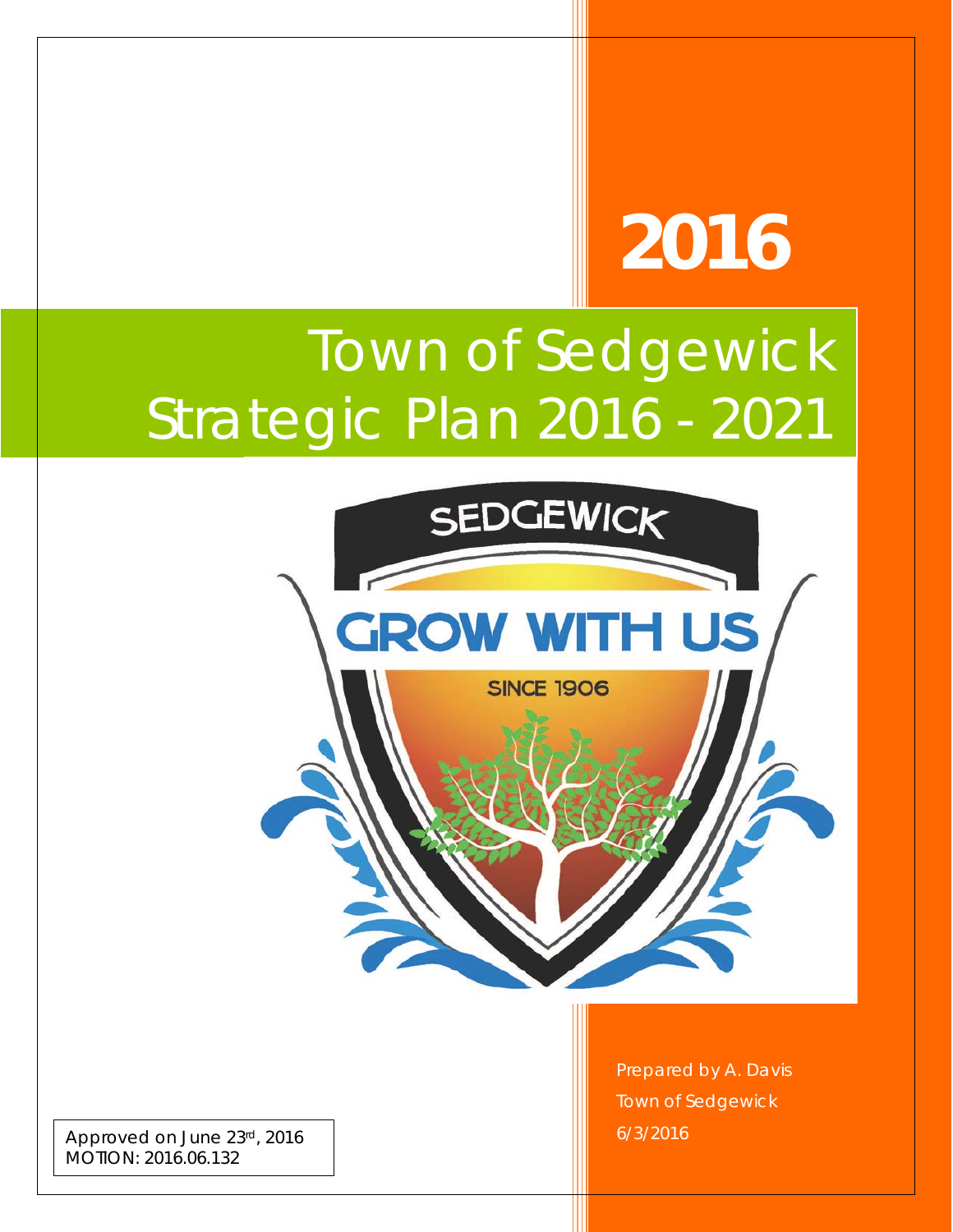# **TOWN OF SEDGEWICK**

## **VISION STATEMENT:**

*"We are an engaging, dynamic community welcoming families and businesses…it has to be experienced!"*

### **MISSION STATEMENT:**

*"Provide active leadership to promote an engaged forward thinking community in an ever changing world."*

### **VALUES STATEMENT:**

*"To listen and engage with an open mind…decisions with integrity and respect."*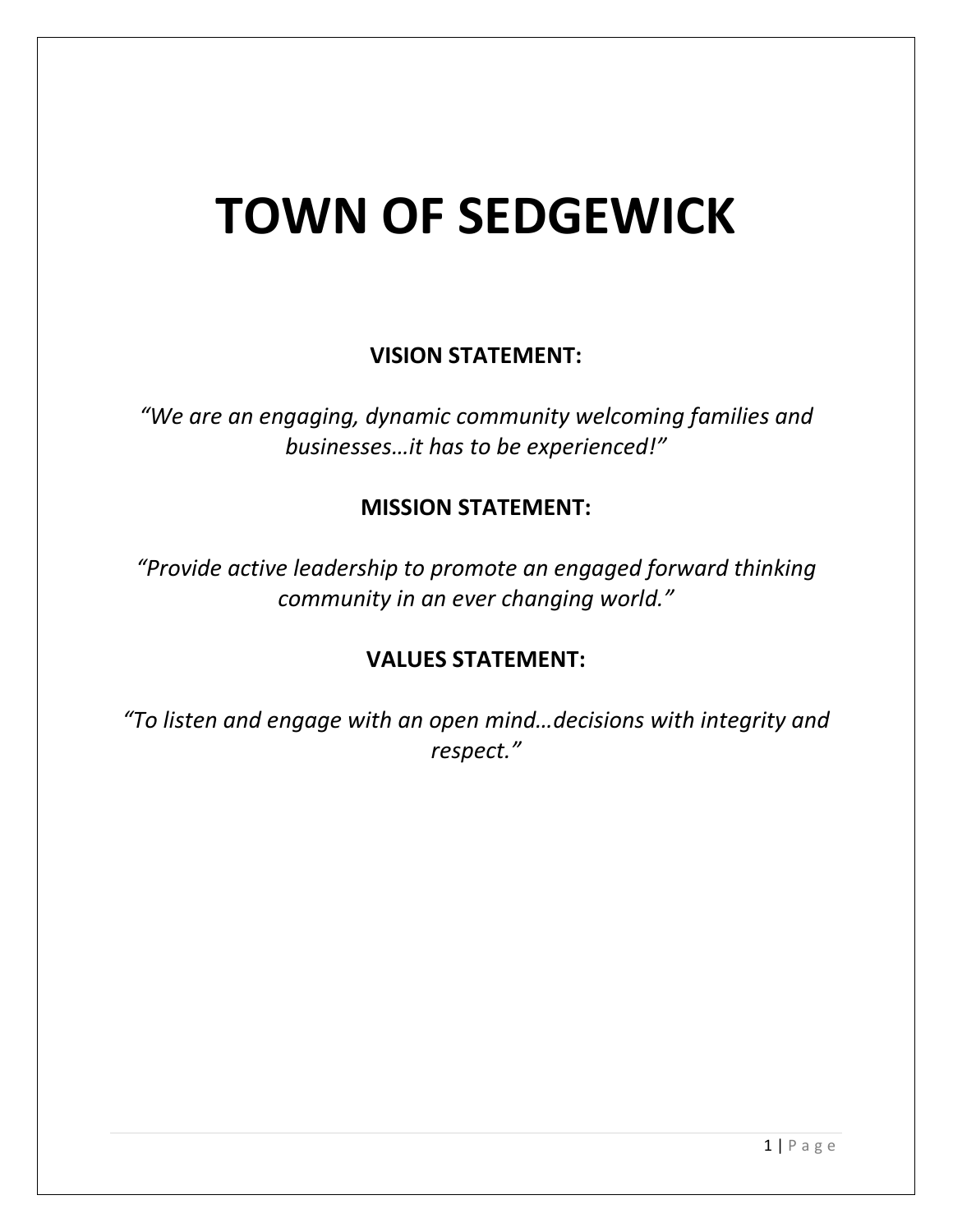#### **Short-Term Goals (1-2 years):**

#### **1. Priority I – Municipal Rebranding**

**Rationale:** The intent of the rebranding campaign is to move forward in changing times. To become more economically viable, attract new residents and businesses as well as reflect upon our past, present and future while creating new opportunities.

#### **Step 1:**

- 1. Initiate a municipal rebranding campaign.
- 2. Prepare a new brand that is supported by the community.

#### **Step 2:**

- 1. Begin rebuilding off the new brand;
	- **Municipal website redevelopment**
	- **Upgrade all municipal signage**
	- **Replace entrance signage**
	- **Update all stationary supplies**
	- **Improve local marketing campaign**
	- **EXECC** Set scope and budget for each phase of rebranding

#### **Step 3:**

- 1. Assess and evaluate the benefits gained through rebranding.
- 2. Continue to build and improve community relations through the new brand community building and engagement.

#### **Action taken:**

- 1. One-year of community engagement and public consultation. Public opening for rebrand submissions.
- 2. New brand awarded GROW WITH US (September 2015).
- 3. Funds allocated for municipal website redevelopment research and design underway (June 2016).
- 4. Funds allocated for entrance upgrades, project under design (May 2016).
- 5. Sign and marking replacement and upgrades throughout town (ongoing).
- 6. Expiration of current stationary, replaced with new (ongoing).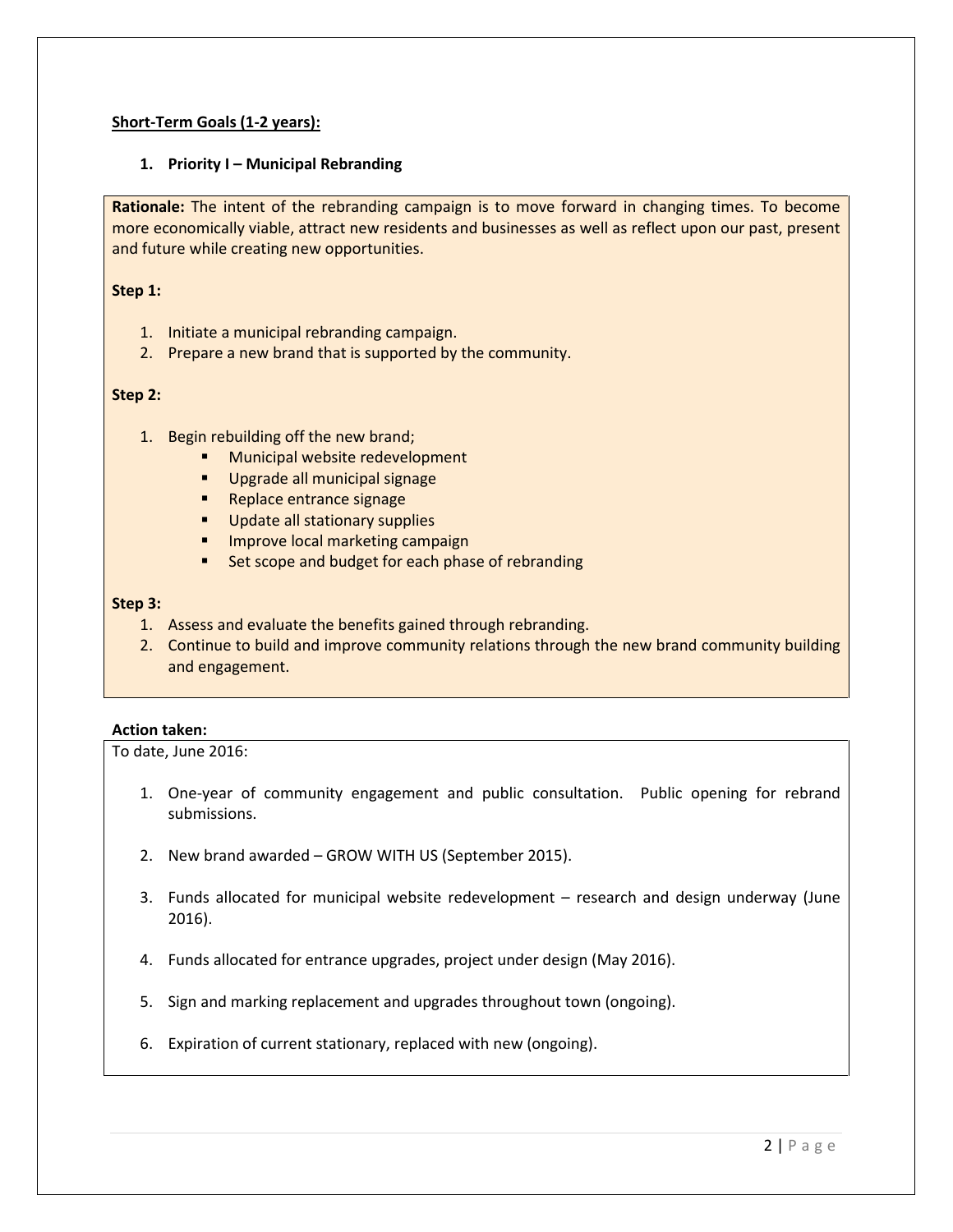#### **2. Priority II – Address the Recreation Gap**

**Rationale:** Council believes there is a gap within the recreation department and would like to find a solution that will provide a foundation to live by, increase usage, promote the community's assets though community and administrative supports.

#### **Step 1:**

- 1. Identify the gap in recreation and support needed for all aspects of recreation to become more viable.
- 2. Meet with recreation and cultural groups to gain their input into gaps and how they see improvements.

#### **Step 2:**

- 1. Council to assess the gaps and determine a way forward that meets the expectations of the community.
- 2. Review and assess existing administrative capacity. Is additional support required to fill the gap?

#### **Step 3:**

This will be addressed following consultation and planning meetings as stated above.

#### **Action taken:**

- 1. Implementation of a recreation grant program with community user groups.
- 2. Encourage use of Multi-Year-Capital-Plans with all sub committees.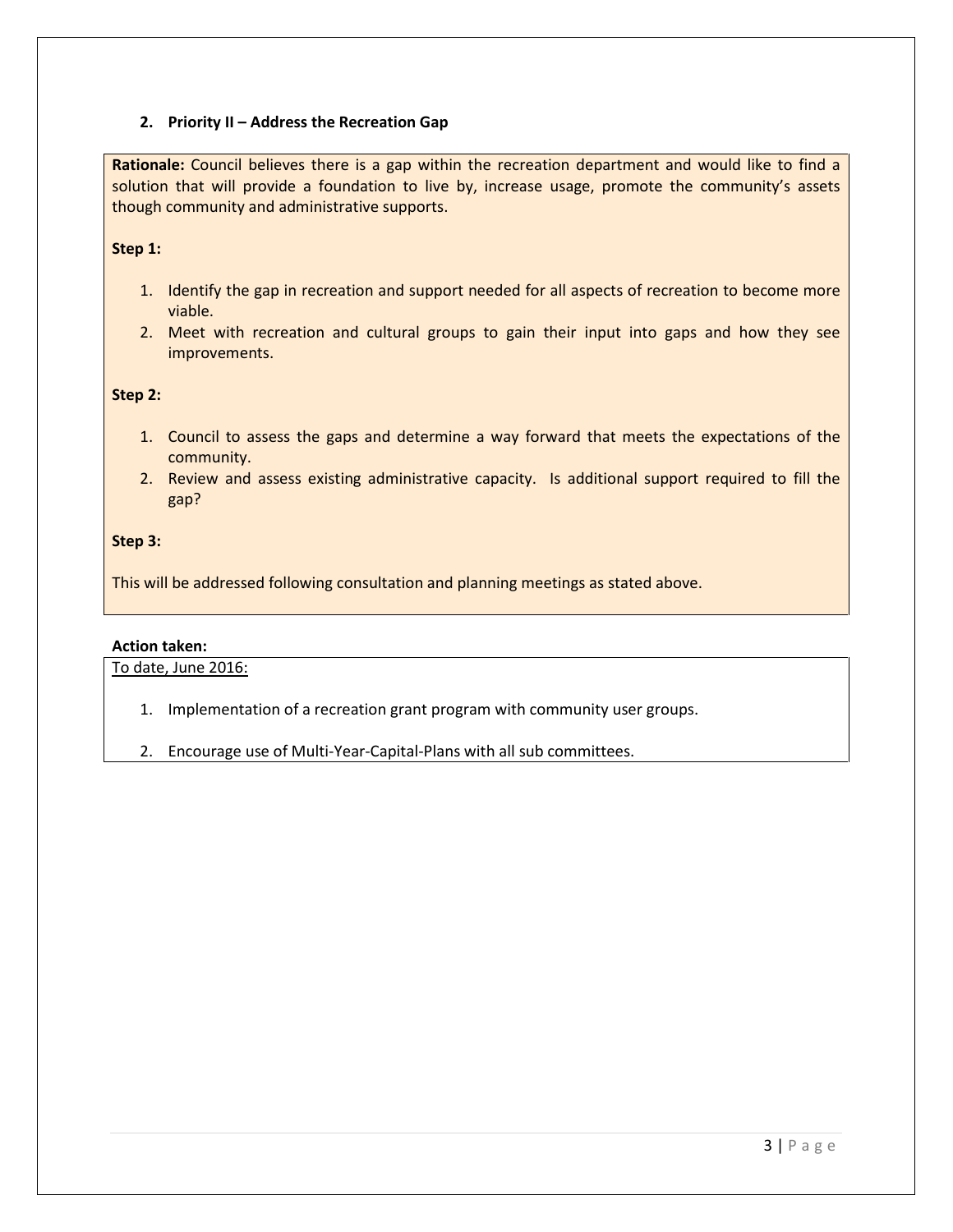#### **3. Priority III – Walking Trail Expansion Project**

**Rationale:** The expansion of the walking trail system is intended to support opportunities for the health and wellness of our citizens and visitors through barrier free outdoor endeavours.

#### **Step 1:**

- 1. Design and tender the walking trail expansion project around the perimeter of the recreation grounds.
- 2. Prepare grounds for development; removal of trees that have reached their life expectancy.
- 3. Engage with Flagstaff County and the Sedgewick Ag Society requesting encroachment on private lands.
- 4. Prepare a capital budget for review and approval by council.
- 5. Community engagement.

#### **Step 2:**

- 1. Award a tender.
- 2. Construct the trail.
- 3. Set a 3-5 year landscape plan.
- 4. Land mark identification maps.

#### **Action taken:**

- 1. Project designed, tendered and awarded to Border Paving (May 2016).
- 2. Community engagement for accessories, benches, trees, cleaning supplies.
- 3. Applied for various community grants for accessories.
- 4. Drafting encroachment agreements to be signed with the Ag Society and Flagstaff County as per trail placement and negotiation processes (2015/16).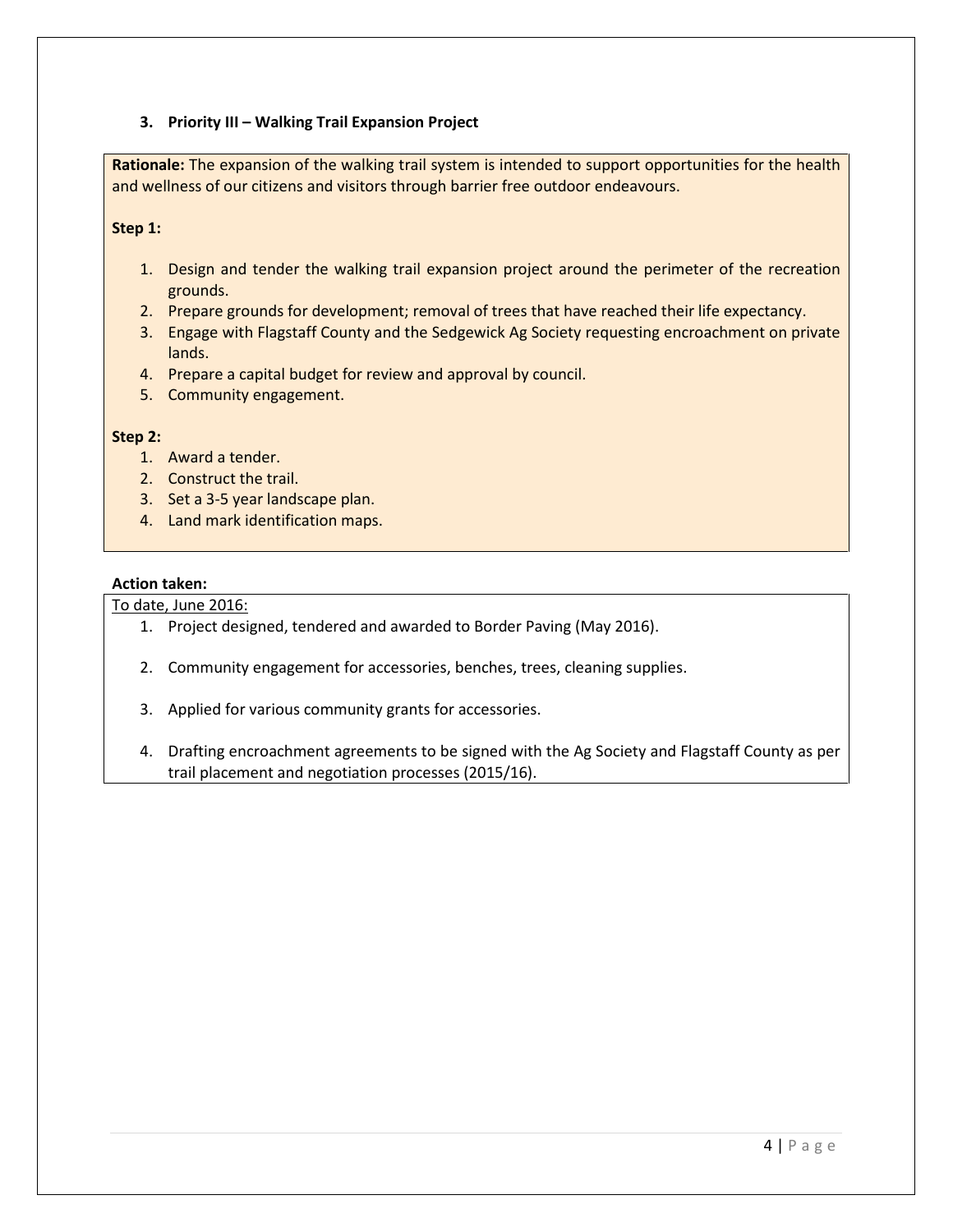#### **4. Priority IV - Purchase SW9-44-12 W4M**

**Rationale:** The purchase of the land is intended to meet compliance obligations as set by Alberta Environment and Parks in an effort to secure and protect the integrity of the Town's water wells and water source.

#### **Step 1:**

Determine method of action to engage with the private land owner.

- 1. Council to allocate funds for the purchase of the lands.
- 2. Council to set direction for the purchase of the lands.
- 3. Obtain an appraisal for the land.

#### **Step 2:**

Purchase variables:

- 1. Survey
- 2. Area Structure Plan
- 3. Site upgrades ie. fencing

#### **Action taken:**

- 1. Received an appraised value for land through Wainwright Assessment Group (2014).
- 2. Entered negotiations with land owner (2014).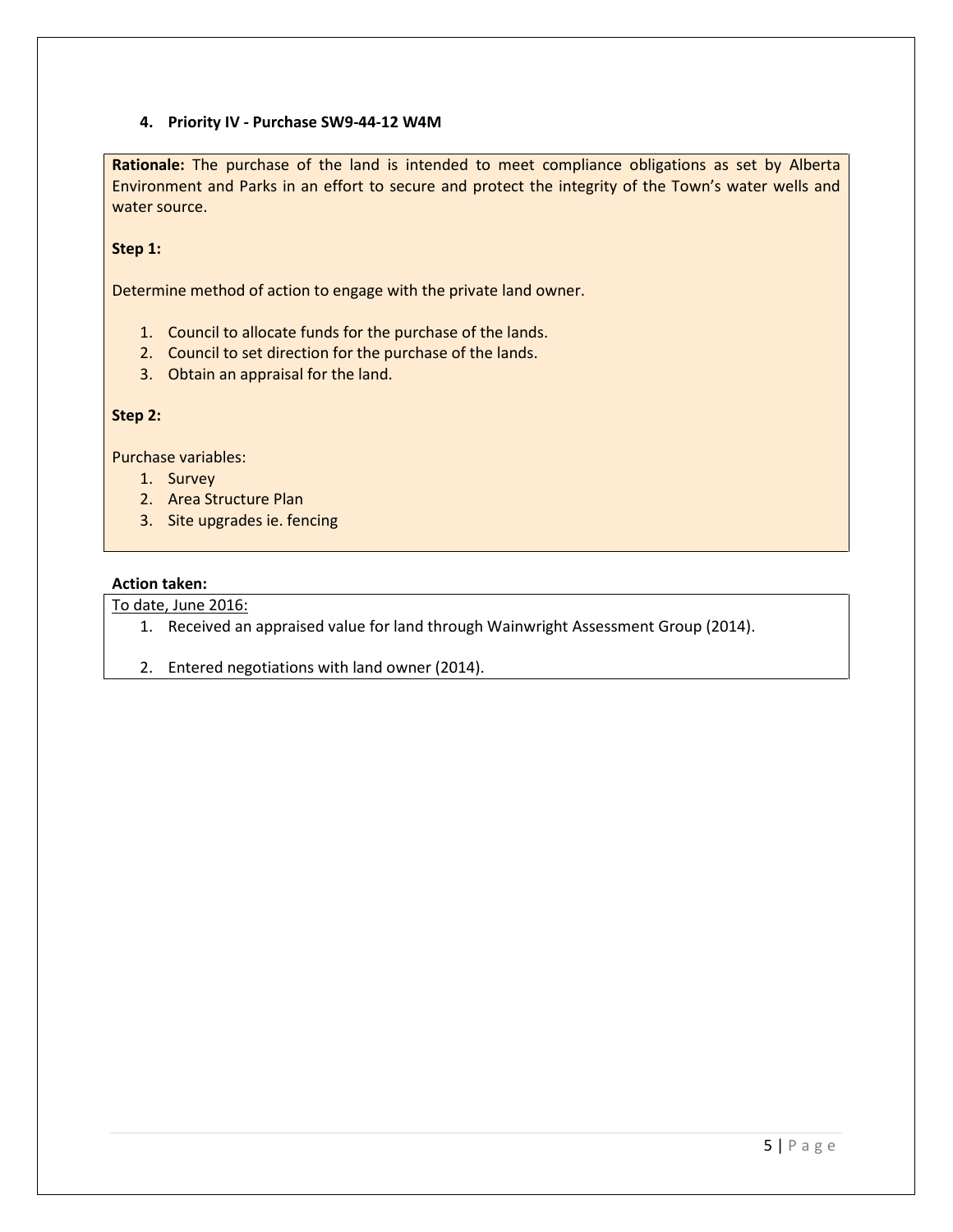#### **Long-Term (LT) Goals (3-10 years):**

#### **1. LT Priority I - Remaining Infrastructure Replacement and Main Street Revitalization Project**

**Rationale:** Complete the final phase of infrastructure replacement whereby supporting long-term viability of Sedgewick. Revitalize main street to support business growth and development. **Step 1:**

Assess the project:

- 1. Confirm infrastructure replacement, roads, curbs, gutters, sidewalks, underground infrastructure.
- 2. Complete a historical record check in an effort to identify any potential underground storage tanks that may exist.
- 3. Set a budget.

#### **Step 2:**

Begin a community engagement session to discuss the revitalization of main street:

- 1. What do we want it to look like?
- 2. What future development opportunities are available?
- 3. How are we planning for the future?
- 4. What are the pros and cons of the revitalization project?
- 5. Who can get involved?
- 6. Is there an opportunity to re-instate a Chamber of Commerce?

#### **Step 3:**

Prepare an engineering/design tender.

- 1. Identify all potential drainage and safety hazards to ensure adjustments and corrections are made to mitigate issues through redevelopment of infrastructure.
- 2. Assess proposals.
- 3. Award the contract.

#### **Step 4:**

Begin the formal design phase.

- 1. Seek grant opportunities for project and apply accordingly.
- 2. Proceed with increased community engagement for revitalization.

#### **Step 5:**

Finalize the design.

1. Tender the project.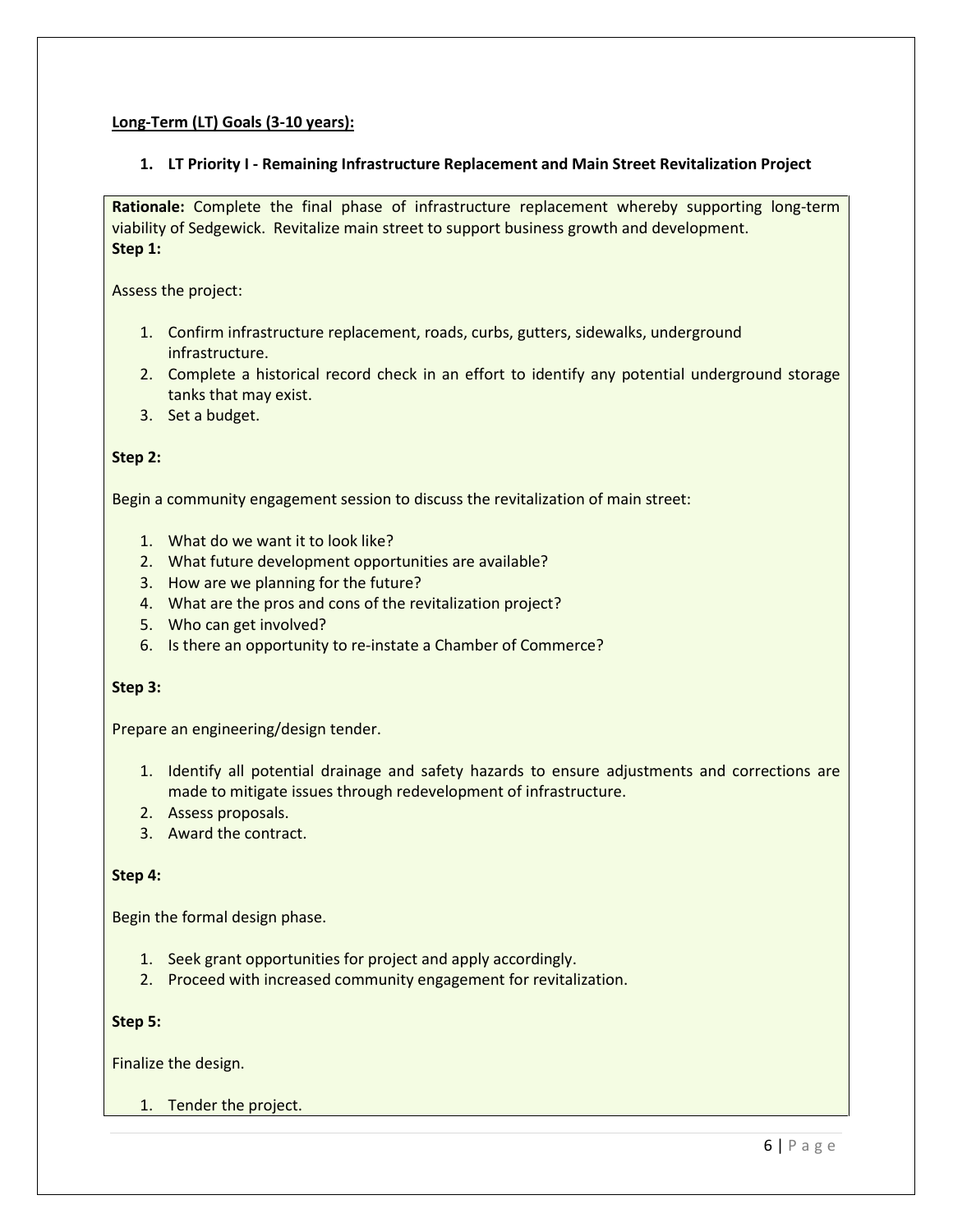- 2. Award a contract.
- 3. Begin construction.

#### **Step 6:**

1. Measure the successes.

#### **Action taken:**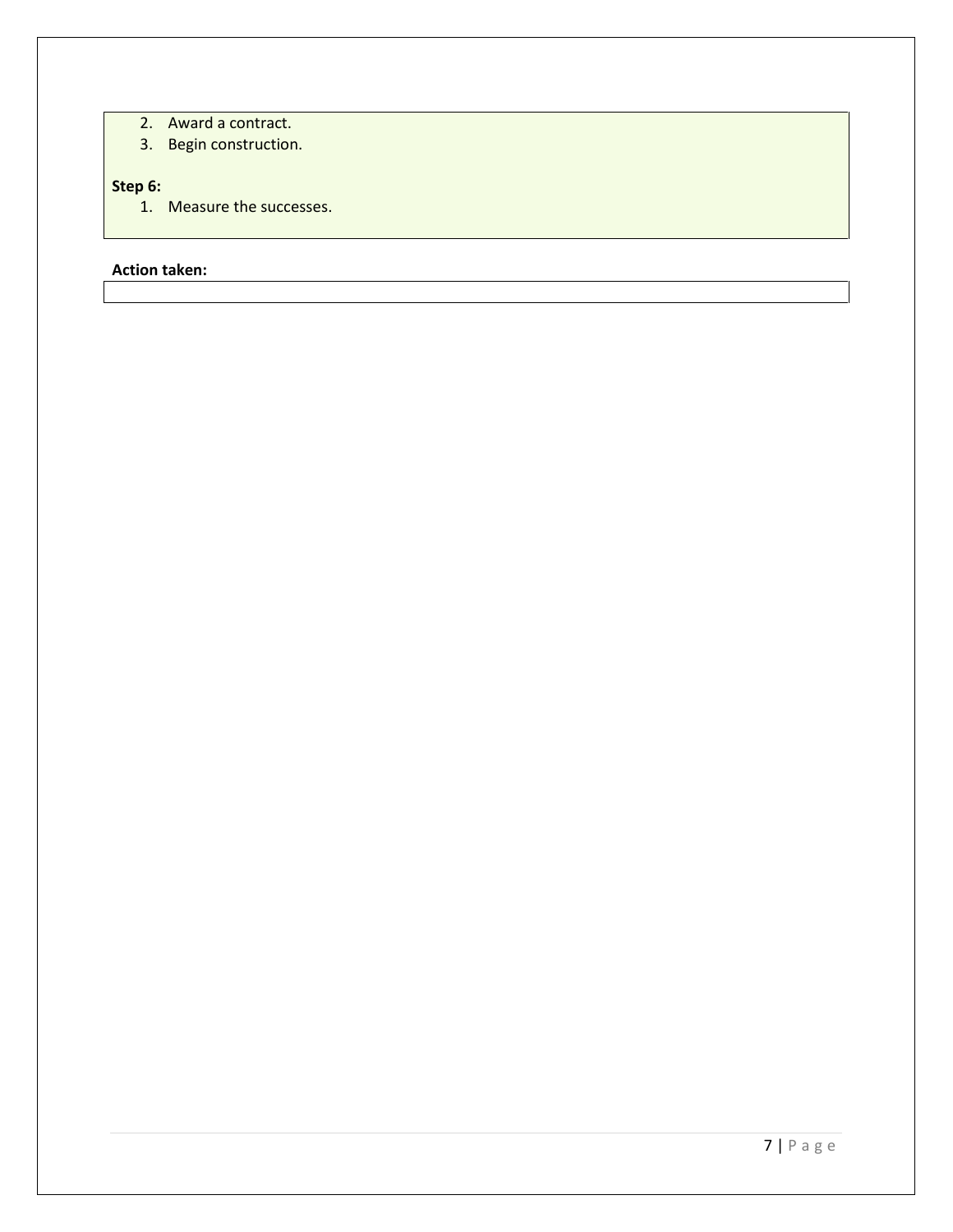#### **2. LT Priority II: Residential Lot Development (5-10 lots)**

**Rationale:** Provide opportunities for residential development supporting growth and the long-term viability of Sedgewick.

#### **Step 1:**

Assess potential areas for residential development, publically and privately.

- 1. Develop a plan.
- 2. Consider a Development Incentives Policy for revitalization and further beautification of town.

#### **Step 2:**

Begin public engagement process and explain the rationale for land development. Seek support from the private sector in the short-term to develop residential lots.

#### **Step 3:**

Build off the plan, additional steps to come upon development of a plan.

#### **Action taken:**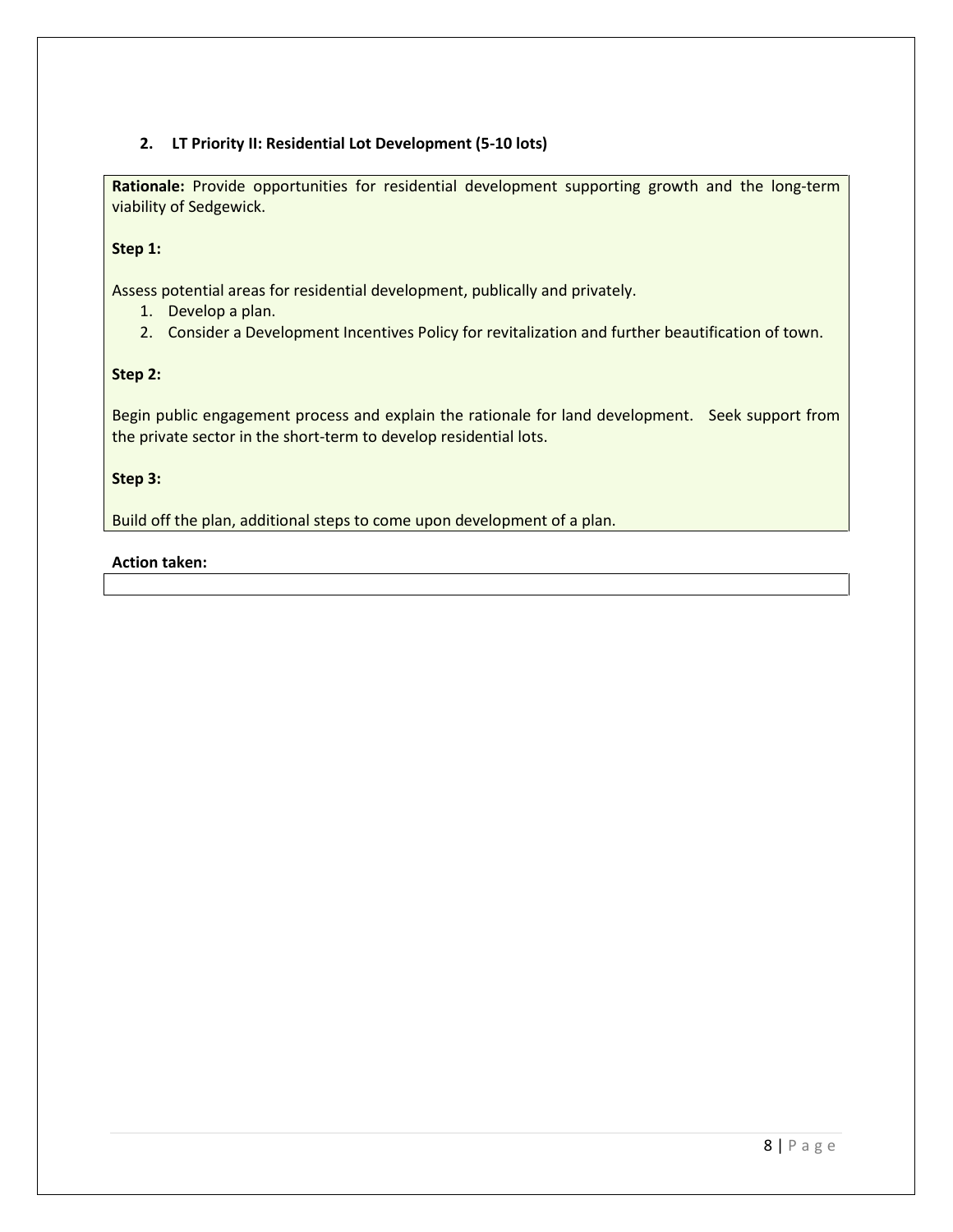#### **Supporting Documentation – The Story, How We Got Here**

Supporting assessments (completed independently by councillors prior to the strategic planning session on June 3<sup>rd</sup>, 2016).

#### **What's your platform?**

- To ensure we have a family oriented town that will draw young families and businesses.
- To grow and build a vibrant community.
- Let's not look behind ourselves but instead look to see the possibilities of where we, and our community can be with leadership and co-operation; progress towards our goals by implementing 5-10 year plans.
- Doing what is best for the town; no agenda.
- Service…to assist in the successful movement of our community into the future, in an ever changing world where involvement in the same is essential to survival. Isolation is death.
- Promote rec centre, lake, golf course, entrance main street and new residential subdivision.

#### **What's your long term vision for Sedgewick?**

- To see Sedgewick as an active and healthy partner in a thriving regional community, where people will choose to come and live as urban centres become congested.
- Populations growth
- **IMPROVE THE BASE OF WHAT WE have and continue to not only improved but promote it.**
- Sustainable growth.
- Regional leader for governance and recreation.
- A town that has a strong business centre which would draw people with a family to move here.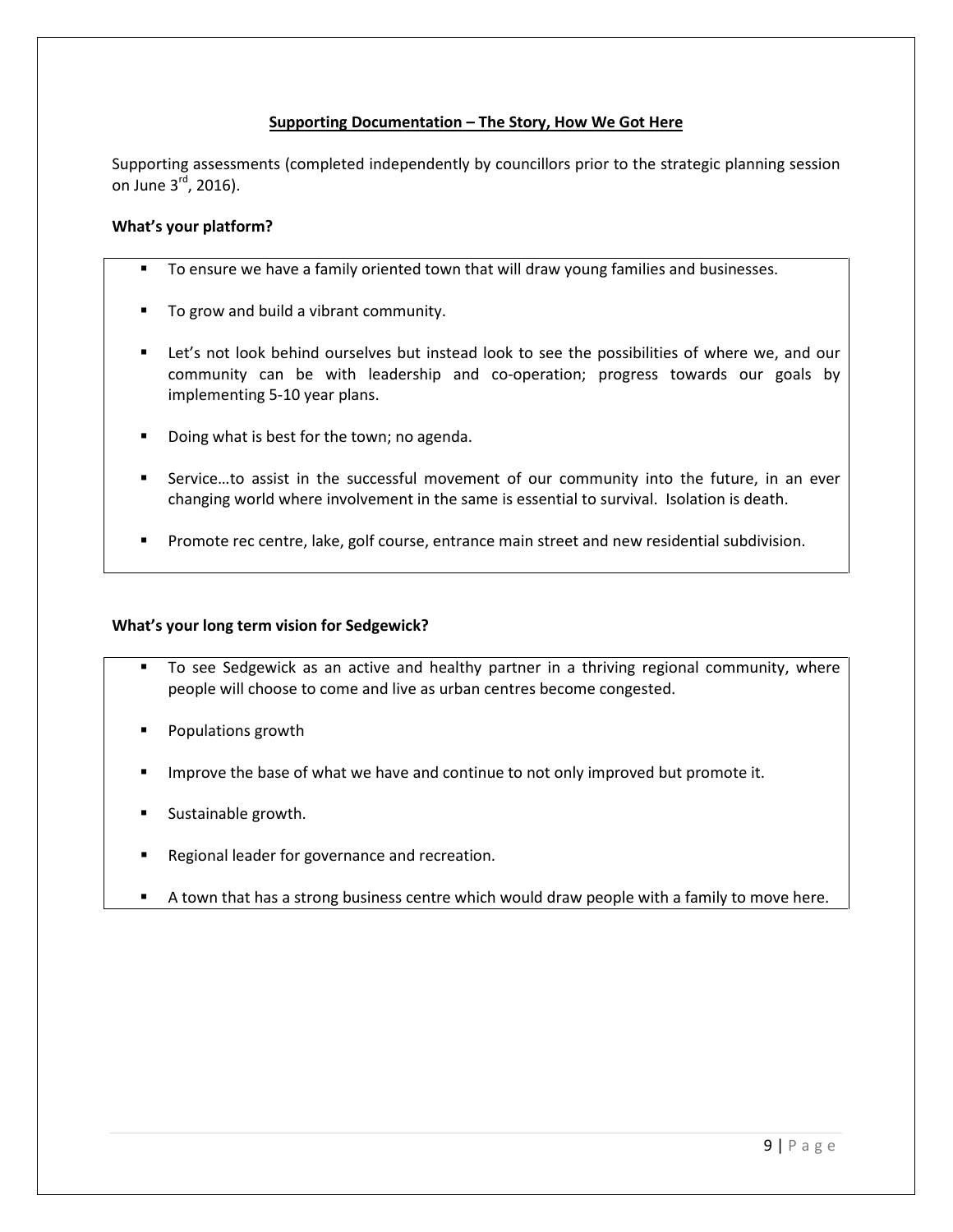#### **One personal value that you live by every day?**

- $\blacksquare$  Integrity.  $*$
- **Treat people with respect.**
- Truth.
- Put your mind in motion before you put your mouth in gear.
- **Learn something new every day.**

#### **One success that has occurred during your time in office:**

- Sedgewick cemetery.
- Ground work for new seniors housing unit people signing up to move in.
- Rebranding.
- A&B Development.
- Intermunicipal co-operations through the Flagstaff Intermunicipal Partnership soothing grudges and positioning selves towards constructive relationships.
- **Walking path project.**
- **Taking a lead with the regional governance initiative.**

#### **What do you view as Sedgewick's weakness?**

- **Lack of communication with user groups.**
- **Public perception.**
- Lack of new residential lots.\*
- Long-term viability of the Community Hall.
- Too many people with what's in it for 'me' attitude.
- Need for a bar.
- Lack of commercial properties.
- **Seniors housing and support.**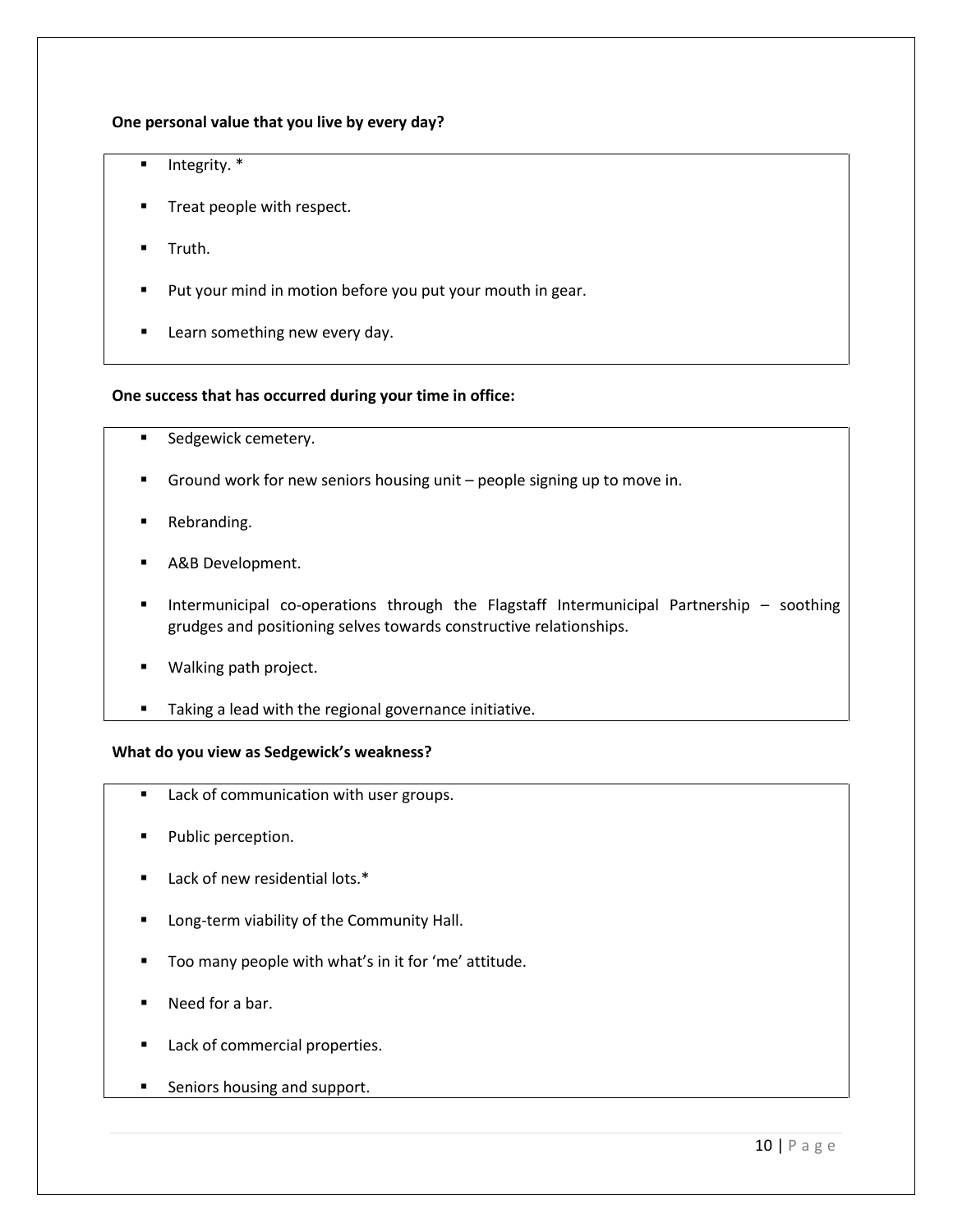#### **If you could strengthen one department, pillar, area of town what would it be?**

- **Seniors services.**
- Main street revitalization, business growth (core).\*
- **Community Hall.**
- **Recreation.**
- To make available commercial and residential properties for immediate development.

#### **Top two existing short-term goals:**

- **Rebranding**
- **Seniors housing and accommodations \***
- Spray park \*
- Residential subdivision \*
- **Walking trail**
- **Entrance signage**
- Website
- **Renovate kitchen at rec centre.**

*\*Indicates item was identified by more than one person.*